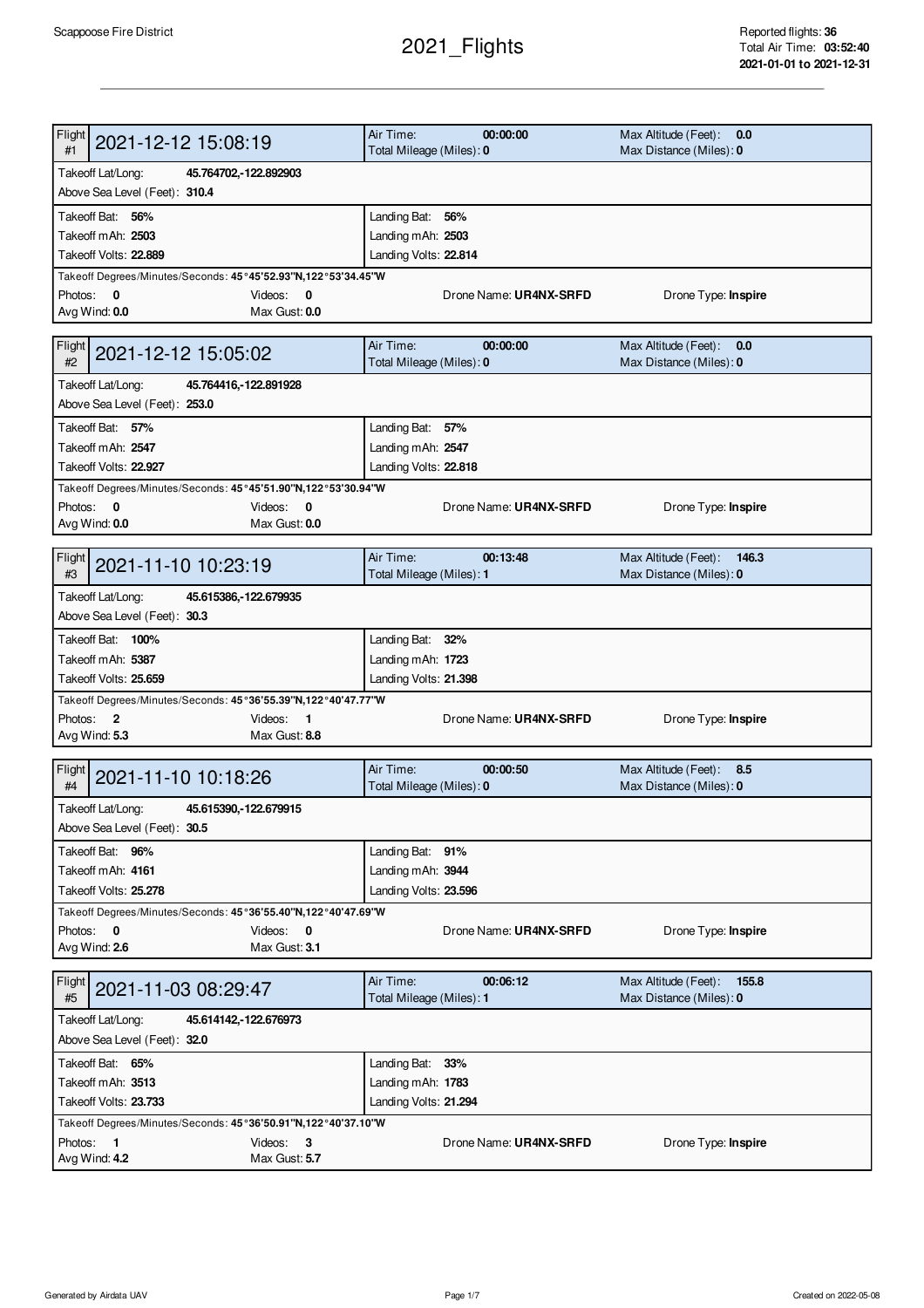| Flight<br>2021-11-03 08:22:03<br>#6                                                                                           | Air Time:<br>00:00:00<br>Total Mileage (Miles): 0 | Max Altitude (Feet): 0.0<br>Max Distance (Miles): 0      |
|-------------------------------------------------------------------------------------------------------------------------------|---------------------------------------------------|----------------------------------------------------------|
| Takeoff Lat/Long:<br>45.614143, 122.676975<br>Above Sea Level (Feet): 32.0                                                    |                                                   |                                                          |
| Takeoff Bat: 67%                                                                                                              | Landing Bat: 67%                                  |                                                          |
| Takeoff mAh: 3622                                                                                                             | Landing mAh: 3622                                 |                                                          |
| Takeoff Volts: 23.816<br>Takeoff Degrees/Minutes/Seconds: 45°36'50.92"N,122°40'37.11"W                                        | Landing Volts: 23.76                              |                                                          |
| Photos: 0<br>Videos:<br>0                                                                                                     | Drone Name: UR4NX-SRFD                            | Drone Type: Inspire                                      |
| Avg Wind: 0.0<br>Max Gust: 0.0                                                                                                |                                                   |                                                          |
| Flight<br>2021-11-03 08:13:53<br>#7                                                                                           | Air Time:<br>00:06:05<br>Total Mileage (Miles): 1 | Max Altitude (Feet):<br>133.2<br>Max Distance (Miles): 0 |
| Takeoff Lat/Long:<br>45.614135, -122.676951<br>Above Sea Level (Feet): 32.1                                                   |                                                   |                                                          |
| Takeoff Bat: 97%                                                                                                              | Landing Bat: 68%                                  |                                                          |
| Takeoff mAh: 5243                                                                                                             | Landing mAh: 3676                                 |                                                          |
| Takeoff Volts: 25.56                                                                                                          | Landing Volts: 23.168                             |                                                          |
| Takeoff Degrees/Minutes/Seconds: 45°36'50.89"N,122°40'37.02"W<br>Photos: 0<br>Videos: 2<br>Max Gust: 6.3<br>Avg Wind: 4.3     | Drone Name: UR4NX-SRFD                            | Drone Type: Inspire                                      |
| Flight<br>2021-11-03 07:49:17<br>#8                                                                                           | Air Time:<br>00:02:47<br>Total Mileage (Miles): 0 | Max Altitude (Feet):<br>100.3<br>Max Distance (Miles): 0 |
| Takeoff Lat/Long:<br>45.614124, 122.676933                                                                                    |                                                   |                                                          |
| Above Sea Level (Feet): 32.2                                                                                                  |                                                   |                                                          |
| Takeoff Bat: 79%                                                                                                              | Landing Bat: 13%                                  |                                                          |
| Takeoff mAh: 2800                                                                                                             | Landing mAh: 462                                  |                                                          |
| Takeoff Volts: 11.866                                                                                                         | Landing Volts: 10.538                             |                                                          |
| Takeoff Degrees/Minutes/Seconds: 45°36'50.85"N,122°40'36.96"W<br>Photos: 2<br>Videos:<br>13<br>Avg Wind: 2.2<br>Max Gust: 2.7 | Drone Name: EVO_UR4RX                             | Drone Type: EVO                                          |
|                                                                                                                               |                                                   |                                                          |
|                                                                                                                               |                                                   |                                                          |
| Flight<br>2021-09-17 17:43:02<br>#9                                                                                           | Air Time:<br>00:13:27<br>Total Mileage (Miles): 1 | Max Altitude (Feet):<br>138.9<br>Max Distance (Miles): 0 |
| Takeoff Lat/Long:<br>45.743290, 122.872185                                                                                    |                                                   |                                                          |
| Above Sea Level (Feet): 25.3                                                                                                  |                                                   |                                                          |
| Takeoff Bat: 99%<br>Takeoff mAh: 3822                                                                                         | Landing Bat: 43%<br>Landing mAh: 1646             |                                                          |
| Takeoff Volts: 12.167                                                                                                         | Landing Volts: 10.917                             |                                                          |
| Takeoff Degrees/Minutes/Seconds: 45°44'35.84"N,122°52'19.87"W                                                                 |                                                   |                                                          |
| Videos: 0<br>Photos: 147                                                                                                      | Drone Name: EVO_UR4RN                             | Drone Type: EVO                                          |
| Avg Wind: 8.9<br>Max Gust: 15.7                                                                                               |                                                   |                                                          |
| Flight<br>2021-09-17 14:52:55<br>#10                                                                                          | Air Time:<br>00:02:14<br>Total Mileage (Miles): 0 | Max Altitude (Feet): 87.8<br>Max Distance (Miles): 0     |
| Takeoff Lat/Long:<br>45.743206, - 122.872231                                                                                  |                                                   |                                                          |
| Above Sea Level (Feet): 25.6                                                                                                  |                                                   |                                                          |
| Takeoff Bat: 48%                                                                                                              | Landing Bat: 23%                                  |                                                          |
| Takeoff mAh: 1862<br>Takeoff Volts: 11.063                                                                                    | Landing mAh: 900<br>Landing Volts: 10.271         |                                                          |
| Takeoff Degrees/Minutes/Seconds: 45°44'35.54"N,122°52'20.03"W                                                                 |                                                   |                                                          |
| Photos: 8<br>$\mathbf 0$<br>Videos:                                                                                           | Drone Name: EVO UR4RN                             | Drone Type: <b>EVO</b>                                   |
| Max Gust: 6.0<br>Avg Wind: 4.4                                                                                                |                                                   |                                                          |
| Flight<br>2021-09-17 10:23:50<br>#11                                                                                          | Air Time:<br>00:09:04<br>Total Mileage (Miles): 1 | Max Altitude (Feet):<br>130.8<br>Max Distance (Miles): 0 |
| Takeoff Lat/Long:<br>45.743256, -122.872185                                                                                   |                                                   |                                                          |
| Above Sea Level (Feet): 25.2                                                                                                  |                                                   |                                                          |
| Takeoff Bat: 88%<br>Takeoff mAh: 3400                                                                                         | Landing Bat: 50%                                  |                                                          |
| Takeoff Volts: 12.256                                                                                                         | Landing mAh: 1910<br>Landing Volts: 10.889        |                                                          |
| Takeoff Degrees/Minutes/Seconds: 45°44'35.72"N,122°52'19.87"W<br>Photos: 0<br>Videos: 0                                       | Drone Name: EVO_UR4RN                             | Drone Type: EVO                                          |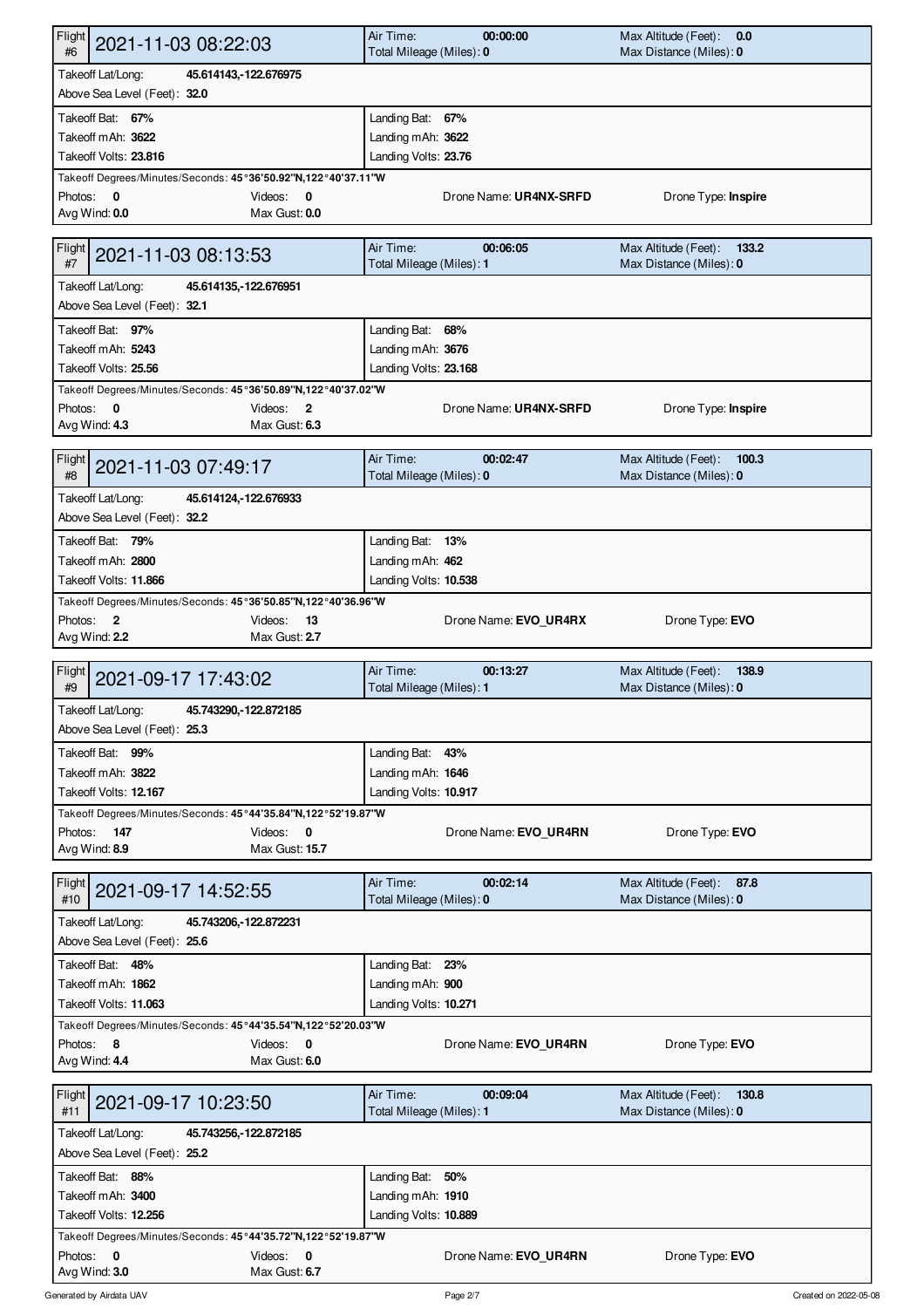| Flight<br>2021-09-17 10:21:39<br>#12                                                   | Air Time:<br>Total Mileage (Miles): 0     | 00:01:07               | Max Altitude (Feet):<br>98.8<br>Max Distance (Miles): 0   |  |
|----------------------------------------------------------------------------------------|-------------------------------------------|------------------------|-----------------------------------------------------------|--|
| Takeoff Lat/Long:<br>45.743256, 122.872185<br>Above Sea Level (Feet): 25.2             |                                           |                        |                                                           |  |
| Takeoff Bat: 97%                                                                       | Landing Bat: 93%                          |                        |                                                           |  |
| Takeoff mAh: 3954                                                                      | Landing mAh: 3774                         |                        |                                                           |  |
| Takeoff Volts: 12.596<br>Takeoff Degrees/Minutes/Seconds: 45°44'35.72"N,122°52'19.87"W | Landing Volts: 11.114                     |                        |                                                           |  |
| Photos: 0<br>Videos:<br>0<br>Avg Wind: 5.5<br>Max Gust: 8.2                            |                                           | Drone Name: EVO UR4RN  | Drone Type: EVO                                           |  |
| Flight<br>2021-09-13 07:28:46<br>#13                                                   | Air Time:<br>Total Mileage (Miles): 2     | 00:13:49               | Max Altitude (Feet):<br>1506.2<br>Max Distance (Miles): 0 |  |
| Takeoff Lat/Long:<br>45.875903, -122.989571<br>Above Sea Level (Feet): 1159.2          |                                           |                        |                                                           |  |
| Takeoff Bat: 96%                                                                       | Landing Bat: 24%                          |                        |                                                           |  |
| Takeoff mAh: 5189<br>Takeoff Volts: 25.337                                             | Landing mAh: 1297<br>Landing Volts: 21.12 |                        |                                                           |  |
| Takeoff Degrees/Minutes/Seconds: 45°52'33.25"N,122°59'22.45"W                          |                                           |                        |                                                           |  |
| Videos:<br>Photos: 16<br>$\overline{2}$<br>Avg Wind: 9.7<br>Max Gust: 18.1             |                                           | Drone Name: UR4NX-SRFD | Drone Type: Inspire                                       |  |
| Flight<br>2021-09-13 07:14:36<br>#14                                                   | Air Time:<br>Total Mileage (Miles): 2     | 00:10:41               | Max Altitude (Feet):<br>1012.1<br>Max Distance (Miles): 0 |  |
| Takeoff Lat/Long:<br>45.875915, 122.989587<br>Above Sea Level (Feet): 1159.0           |                                           |                        |                                                           |  |
| Takeoff Bat: 86%                                                                       | Landing Bat: 20%                          |                        |                                                           |  |
| Takeoff mAh: 3857<br>Takeoff Volts: 24.795                                             | Landing mAh: 897<br>Landing Volts: 21.018 |                        |                                                           |  |
| Takeoff Degrees/Minutes/Seconds: 45°52'33.30"N,122°59'22.51"W                          |                                           |                        |                                                           |  |
| Photos: 0<br>Videos:<br>0<br>Avg Wind: 13.7<br>Max Gust: 21.3                          |                                           | Drone Name: UR4NX-SRFD | Drone Type: Inspire                                       |  |
|                                                                                        |                                           |                        |                                                           |  |
| Flight<br>2021-09-01 20:53:04<br>#15                                                   | Air Time:<br>Total Mileage (Miles): 1     | 00:13:28               | Max Altitude (Feet):<br>158.8<br>Max Distance (Miles): 0  |  |
| Takeoff Lat/Long:<br>45.624795, 121.232801<br>Above Sea Level (Feet): 697.8            |                                           |                        |                                                           |  |
| Takeoff Bat: 100%                                                                      | Landing Bat: 27%                          |                        |                                                           |  |
| Takeoff mAh: 5425                                                                      | Landing mAh: 1464                         |                        |                                                           |  |
| Takeoff Volts: 25.645<br>Takeoff Degrees/Minutes/Seconds: 45°37'29.26"N,121°13'58.08"W | Landing Volts: 21.424                     |                        |                                                           |  |
| Videos: 1<br>Photos: 0<br>Avg Wind: 2.9<br>Max Gust: 6.5                               |                                           | Drone Name: UR4NX-SRFD | Drone Type: Inspire                                       |  |
| Flight<br>2021-09-01 20:33:09<br>#16                                                   | Air Time:<br>Total Mileage (Miles): 1     | 00:15:27               | Max Altitude (Feet):<br>82.3<br>Max Distance (Miles): 0   |  |
| Takeoff Lat/Long:<br>45.624847, 121.232798<br>Above Sea Level (Feet): 694.8            |                                           |                        |                                                           |  |
| Takeoff Bat: 100%                                                                      | Landing Bat: 19%                          |                        |                                                           |  |
| Takeoff mAh: 5425                                                                      | Landing mAh: 1030                         |                        |                                                           |  |
| Takeoff Volts: 25.741<br>Takeoff Degrees/Minutes/Seconds: 45°37'29.45"N,121°13'58.07"W | Landing Volts: 21.259                     |                        |                                                           |  |
| Photos: 2<br>Videos:<br>$\blacksquare$<br>Max Gust: 9.1<br>Avg Wind: 2.8               |                                           | Drone Name: UR4NX-SRFD | Drone Type: Inspire                                       |  |
| Flight<br>2021-09-01 20:15:25<br>#17                                                   | Air Time:<br>Total Mileage (Miles): 1     | 00:11:50               | Max Altitude (Feet):<br>184.1<br>Max Distance (Miles): 0  |  |
| Takeoff Lat/Long:<br>45.624853, 121.232787<br>Above Sea Level (Feet): 693.3            |                                           |                        |                                                           |  |
| Takeoff Bat: 98%                                                                       | Landing Bat: 25%                          |                        |                                                           |  |
| Takeoff mAh: 4410                                                                      | Landing mAh: 1125                         |                        |                                                           |  |
| Takeoff Volts: 25.608<br>Takeoff Degrees/Minutes/Seconds: 45°37'29.47"N,121°13'58.03"W | Landing Volts: 21.332                     |                        |                                                           |  |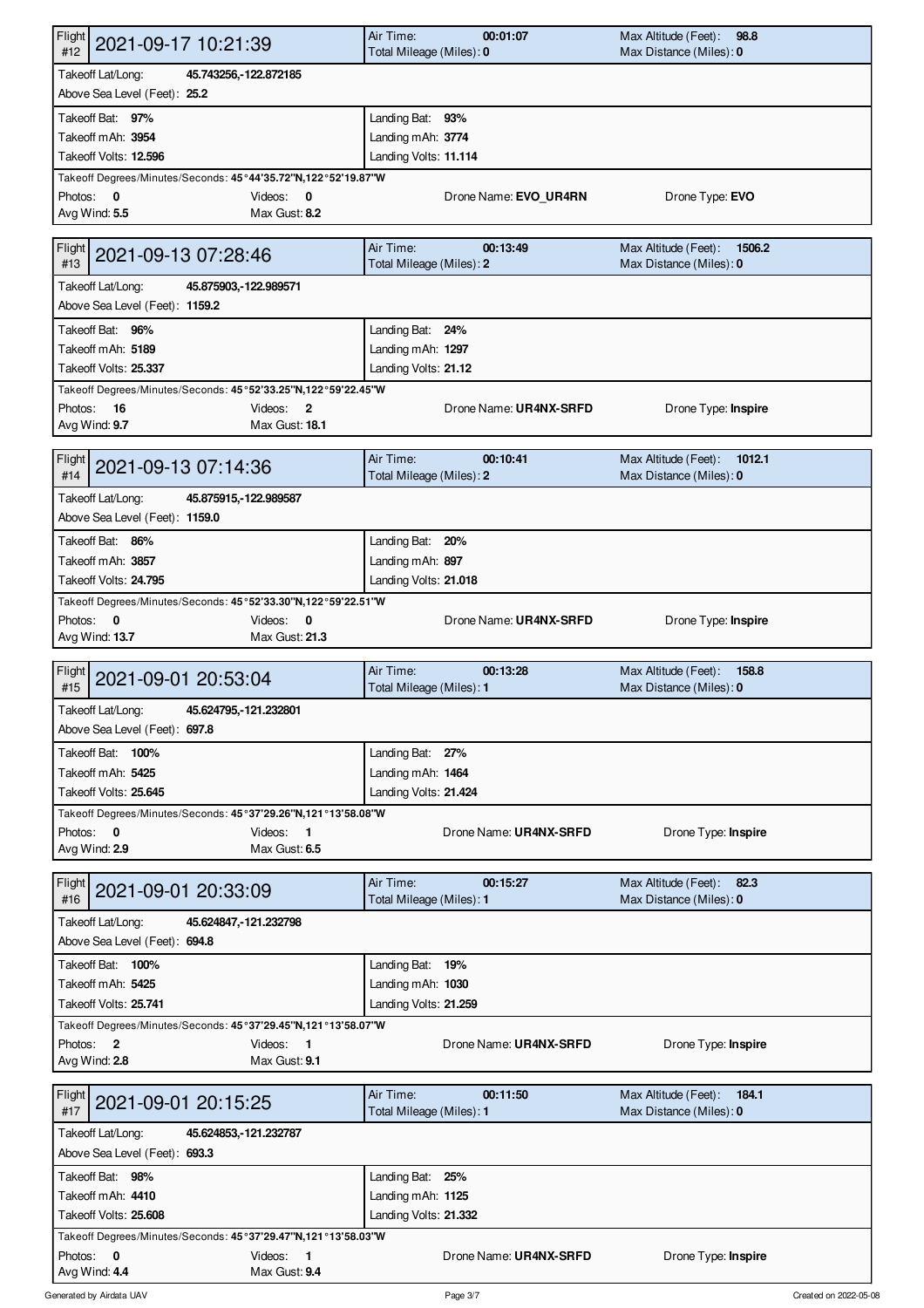| Flight<br>2021-09-01 14:58:17<br>#18                                                                                         | Air Time:<br>00:02:52<br>Total Mileage (Miles): 0 | Max Altitude (Feet):<br>195.2<br>Max Distance (Miles): 0 |
|------------------------------------------------------------------------------------------------------------------------------|---------------------------------------------------|----------------------------------------------------------|
| Takeoff Lat/Long:<br>45.761623, 122.879286<br>Above Sea Level (Feet): 52.4                                                   |                                                   |                                                          |
| Takeoff Bat: 51%                                                                                                             | Landing Bat: 24%                                  |                                                          |
| Takeoff mAh: 2157                                                                                                            | Landing mAh: 1028                                 |                                                          |
| Takeoff Volts: 22.784<br>Takeoff Degrees/Minutes/Seconds: 45°45'41.84"N,122°52'45.43"W                                       | Landing Volts: 20.91                              |                                                          |
| Photos: 0<br>Videos:<br>0                                                                                                    | Drone Name: UR4NX-SRFD                            | Drone Type: Inspire                                      |
| Avg Wind: 5.4<br>Max Gust: 8.2                                                                                               |                                                   |                                                          |
| Flight<br>2021-06-07 14:30:26<br>#19                                                                                         | Air Time:<br>00:15:56<br>Total Mileage (Miles): 2 | Max Altitude (Feet):<br>187.4<br>Max Distance (Miles): 0 |
| Takeoff Lat/Long:<br>45.762562, 122.844643<br>Above Sea Level (Feet): 15.1                                                   |                                                   |                                                          |
| Takeoff Bat: 99%                                                                                                             | Landing Bat: 40%                                  |                                                          |
| Takeoff mAh: 4016                                                                                                            | Landing mAh: 1616                                 |                                                          |
| Takeoff Volts: 12.747                                                                                                        | Landing Volts: 11.002                             |                                                          |
| Takeoff Degrees/Minutes/Seconds: 45°45'45.22"N,122°50'40.71"W<br>Videos: 0<br>Photos: 153<br>Max Gust: 11.0<br>Avg Wind: 6.1 | Drone Name: EVO_UR4RN                             | Drone Type: EVO                                          |
| Flight<br>2021-06-04 21:00:42<br>#20                                                                                         | Air Time:<br>00:05:59<br>Total Mileage (Miles): 1 | Max Altitude (Feet):<br>407.3<br>Max Distance (Miles): 0 |
| Takeoff Lat/Long:<br>45.800308, 123.068512                                                                                   |                                                   |                                                          |
| Above Sea Level (Feet): 1795.7                                                                                               |                                                   |                                                          |
| Takeoff Bat: 64%                                                                                                             | Landing Bat: 10%                                  |                                                          |
| Takeoff mAh: 2528<br>Takeoff Volts: 11.493                                                                                   | Landing mAh: 394<br>Landing Volts: 10.667         |                                                          |
| Takeoff Degrees/Minutes/Seconds: 45°48'1.11"N,123°4'6.64"W                                                                   |                                                   |                                                          |
| Photos: 4<br>60<br>Videos:                                                                                                   | Drone Name: EVO_UR4RX                             | Drone Type: EVO                                          |
| Avg Wind: 14.0<br>Max Gust: 20.6                                                                                             |                                                   |                                                          |
|                                                                                                                              |                                                   |                                                          |
| Flight<br>2021-06-04 20:53:34<br>#21                                                                                         | Air Time:<br>00:03:54<br>Total Mileage (Miles): 0 | Max Altitude (Feet):<br>449.0<br>Max Distance (Miles): 0 |
| Takeoff Lat/Long:<br>45.800163, 123.068314                                                                                   |                                                   |                                                          |
| Above Sea Level (Feet): 1795.4                                                                                               |                                                   |                                                          |
| Takeoff Bat: 67%<br>Takeoff mAh: 2802                                                                                        | Landing Bat: 18%                                  |                                                          |
| Takeoff Volts: 11.591                                                                                                        | Landing mAh: 756<br>Landing Volts: 10.713         |                                                          |
| Takeoff Degrees/Minutes/Seconds: 45°48'0.59"N,123°4'5.93"W                                                                   |                                                   |                                                          |
| Videos:<br>Photos: 1<br>130                                                                                                  | Drone Name: EVO UR4RN                             | Drone Type: EVO                                          |
| Avg Wind: 18.5<br>Max Gust: 20.8                                                                                             |                                                   |                                                          |
| Flight<br>2021-05-28 15:11:37<br>#22                                                                                         | Air Time:<br>00:13:47<br>Total Mileage (Miles): 1 | Max Altitude (Feet): 151.5<br>Max Distance (Miles): 0    |
| Takeoff Lat/Long:<br>45.761688, 122.878929                                                                                   |                                                   |                                                          |
| Above Sea Level (Feet): 52.8                                                                                                 |                                                   |                                                          |
| Takeoff Bat: 76%                                                                                                             | Landing Bat: 20%                                  |                                                          |
| Takeoff mAh: 3110<br>Takeoff Volts: 12.126                                                                                   | Landing mAh: 782<br>Landing Volts: 10.75          |                                                          |
| Takeoff Degrees/Minutes/Seconds: 45°45'42.08"N,122°52'44.14"W                                                                |                                                   |                                                          |
| Photos: 0<br>Videos:<br>0                                                                                                    | Drone Name: EVO UR4RX                             | Drone Type: <b>EVO</b>                                   |
| Max Gust: 7.5<br>Avg Wind: 4.5                                                                                               |                                                   |                                                          |
| Flight<br>2021-05-28 15:01:06<br>#23                                                                                         | Air Time:<br>00:05:23<br>Total Mileage (Miles): 0 | Max Altitude (Feet):<br>64.4<br>Max Distance (Miles): 0  |
| Takeoff Lat/Long:<br>45.761711, -122.878975                                                                                  |                                                   |                                                          |
| Above Sea Level (Feet): 53.3                                                                                                 |                                                   |                                                          |
| Takeoff Bat: 99%<br>Takeoff mAh: 4040                                                                                        | Landing Bat: 79%<br>Landing mAh: 3228             |                                                          |
| Takeoff Volts: 12.812                                                                                                        | Landing Volts: 11.745                             |                                                          |
| Takeoff Degrees/Minutes/Seconds: 45°45'42.16"N,122°52'44.31"W<br>Photos:<br>-32<br>Videos: 0                                 | Drone Name: EVO_UR4RX                             | Drone Type: EVO                                          |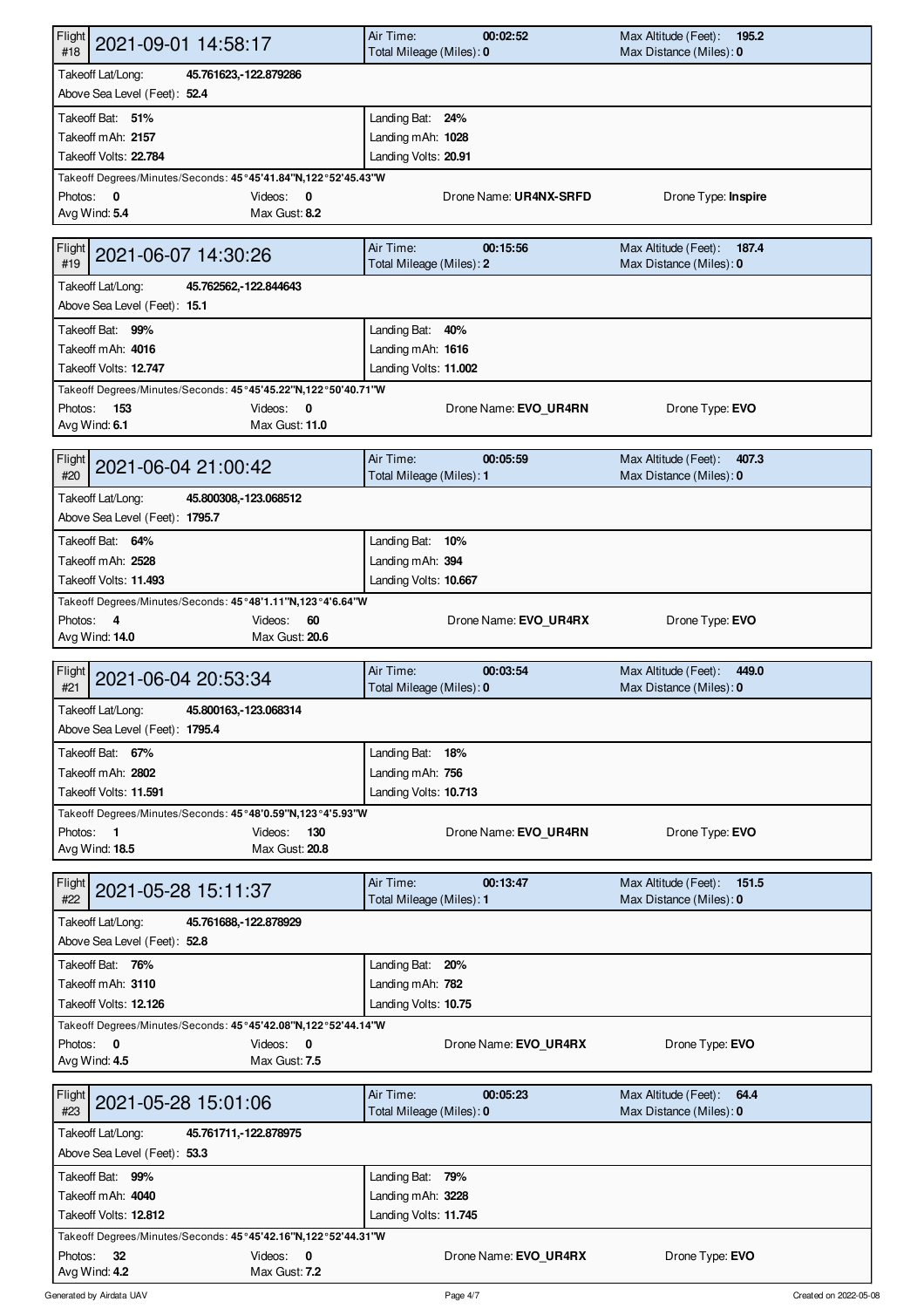| Flight<br>2021-05-06 13:06:26<br>#24                                                                                              | Air Time:<br>00:02:54<br>Total Mileage (Miles): 0 | Max Altitude (Feet):<br>216.2<br>Max Distance (Miles): 0 |
|-----------------------------------------------------------------------------------------------------------------------------------|---------------------------------------------------|----------------------------------------------------------|
| Takeoff Lat/Long:<br>46.096358, 123.074079<br>Above Sea Level (Feet): 452.7                                                       |                                                   |                                                          |
| Takeoff Bat: 94%                                                                                                                  | Landing Bat: 77%                                  |                                                          |
| Takeoff mAh: 4117                                                                                                                 | Landing mAh: 3372                                 |                                                          |
| Takeoff Volts: 25.265                                                                                                             | Landing Volts: 22.333                             |                                                          |
| Takeoff Degrees/Minutes/Seconds: 46°5'46.89"N,123°4'26.68"W<br>Photos: 0<br>Videos: $\mathbf 0$<br>Avg Wind: 4.0<br>Max Gust: 5.8 | Drone Name: UR4NX-SRFD                            | Drone Type: Inspire                                      |
|                                                                                                                                   |                                                   |                                                          |
| <b>Flight</b><br>2021-05-03 14:03:53<br>#25                                                                                       | Air Time:<br>00:00:01<br>Total Mileage (Miles): 0 | Max Altitude (Feet): 0.3<br>Max Distance (Miles): 0      |
| Takeoff Lat/Long:<br>Above Sea Level (Feet): 0.0                                                                                  |                                                   |                                                          |
| Takeoff Bat: 52%                                                                                                                  | Landing Bat: 52%                                  |                                                          |
| Takeoff mAh: 2054                                                                                                                 | Landing mAh: 2054                                 |                                                          |
| Takeoff Volts: 11.18                                                                                                              | Landing Volts: 11.18                              |                                                          |
| Photos: 0<br>Videos:<br>0<br>Avg Wind: 0.0<br>Max Gust: 0.0                                                                       | Drone Name: EVO_UR4RX                             | Drone Type: EVO                                          |
| Flight<br>2021-05-03 14:00:03<br>#26                                                                                              | Air Time:<br>00:00:01<br>Total Mileage (Miles): 0 | Max Altitude (Feet):<br>0.2<br>Max Distance (Miles): 0   |
| Takeoff Lat/Long:<br>Above Sea Level (Feet): 0.0                                                                                  |                                                   |                                                          |
| Takeoff Bat: 54%                                                                                                                  | Landing Bat: 54%                                  |                                                          |
| Takeoff mAh: 2112                                                                                                                 | Landing mAh: 2112                                 |                                                          |
| Takeoff Volts: 11.422                                                                                                             | Landing Volts: 11.422                             |                                                          |
| Videos:<br>$\mathbf 0$<br>Photos: 0<br>Avg Wind: 0.0<br>Max Gust: 0.0                                                             | Drone Name: EVO_UR4RX                             | Drone Type: EVO                                          |
| Flight<br>2021-04-30 13:51:03<br>#27                                                                                              | Air Time:<br>00:00:22<br>Total Mileage (Miles): 0 | Max Altitude (Feet):<br>12.5<br>Max Distance (Miles): 0  |
| Takeoff Lat/Long:<br>45.733962, 122.953956<br>Above Sea Level (Feet): 685.0                                                       |                                                   |                                                          |
| Takeoff Bat: 100%                                                                                                                 | Landing Bat: 98%                                  |                                                          |
| Takeoff mAh: 5472                                                                                                                 | Landing mAh: 5362                                 |                                                          |
| Takeoff Volts: 25.72                                                                                                              | Landing Volts: 23.33                              |                                                          |
| Takeoff Degrees/Minutes/Seconds: 45°44'2.26"N,122°57'14.24"W<br>Photos: 0<br>Videos: 0<br>Avg Wind: 2.8<br>Max Gust: 2.9          | Drone Name: UR4NX-SRFD                            | Drone Type: Inspire                                      |
|                                                                                                                                   |                                                   |                                                          |
| Flight<br>2021-04-30 13:40:08<br>#28                                                                                              | Air Time:<br>00:08:20<br>Total Mileage (Miles): 0 | 395.3<br>Max Altitude (Feet):<br>Max Distance (Miles): 0 |
| Takeoff Lat/Long:<br>45.733974, 122.953972                                                                                        |                                                   |                                                          |
| Above Sea Level (Feet): 684.8                                                                                                     |                                                   |                                                          |
| Takeoff Bat: 97%                                                                                                                  | Landing Bat: 47%                                  |                                                          |
| Takeoff mAh: 4146<br>Takeoff Volts: 25.632                                                                                        | Landing mAh: 2009<br>Landing Volts: 21.89         |                                                          |
| Takeoff Degrees/Minutes/Seconds: 45°44'2.30"N,122°57'14.30"W                                                                      |                                                   |                                                          |
| Photos: 0<br>Videos: 0                                                                                                            | Drone Name: UR4NX-SRFD                            | Drone Type: Inspire                                      |
| Avg Wind: 8.7<br>Max Gust: 12.9                                                                                                   |                                                   |                                                          |
| Flight                                                                                                                            | Air Time:<br>00:01:16                             | Max Altitude (Feet):<br>364.2                            |
| 2021-04-23 14:08:34<br>#29                                                                                                        | Total Mileage (Miles): 0                          | Max Distance (Miles): 0                                  |
| Takeoff Lat/Long:<br>45.733922, 122.953918                                                                                        |                                                   |                                                          |
| Above Sea Level (Feet): 686.1                                                                                                     |                                                   |                                                          |
| Takeoff Bat: 83%                                                                                                                  | Landing Bat: 76%                                  |                                                          |
| Takeoff mAh: 4557<br>Takeoff Volts: 22.772                                                                                        | Landing mAh: 4173<br>Landing Volts: 22.703        |                                                          |
| Takeoff Degrees/Minutes/Seconds: 45°44'2.12"N,122°57'14.11"W                                                                      |                                                   |                                                          |
| Photos: 0<br>Videos: 0                                                                                                            | Drone Name: UR4NX-SRFD                            | Drone Type: Inspire                                      |
| Avg Wind: 5.3<br>Max Gust: 9.2                                                                                                    |                                                   |                                                          |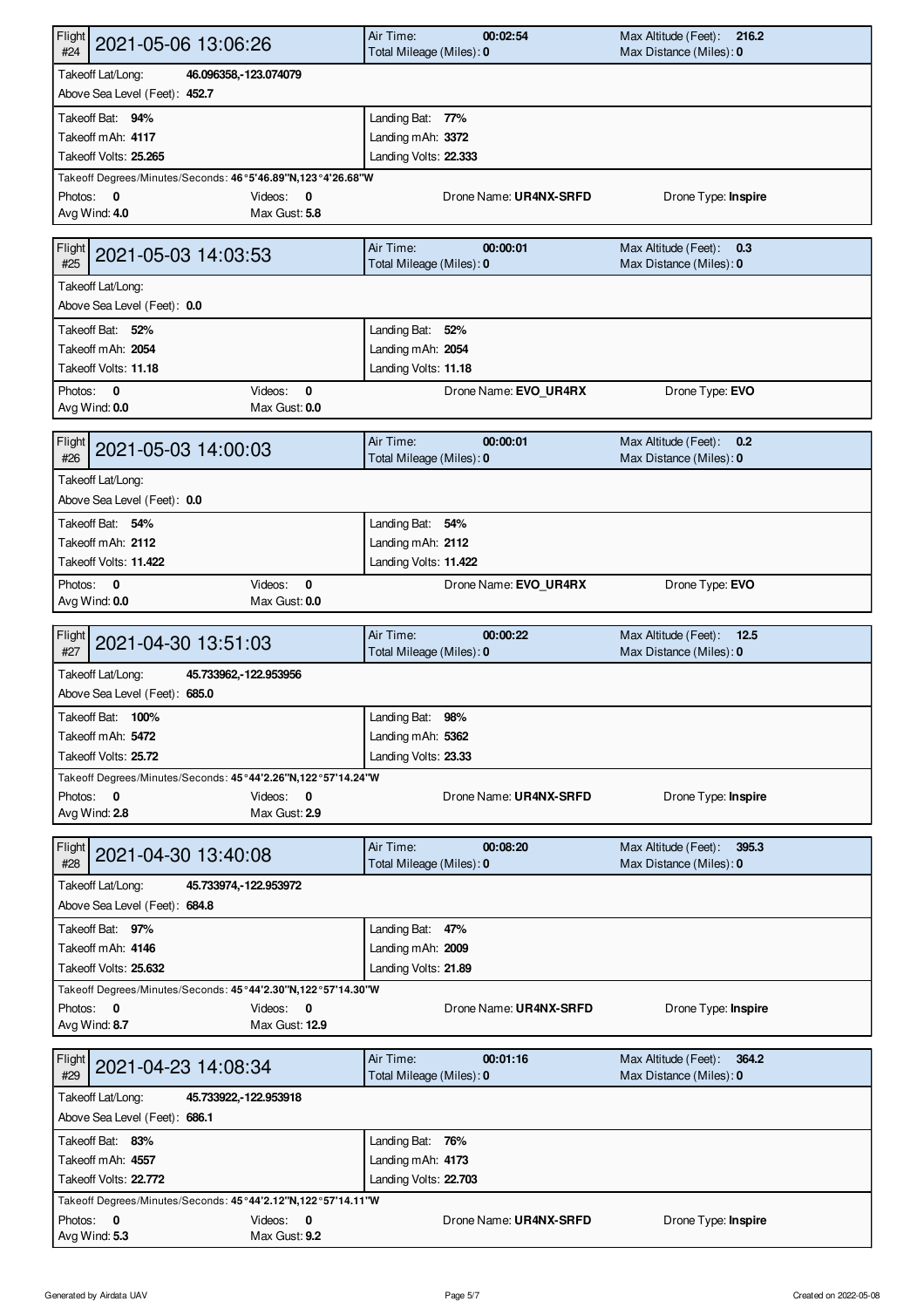| <b>Flight</b><br>2021-04-23 14:04:03<br>#30                                                      | Air Time:<br>00:00:11<br>Total Mileage (Miles): 0 | Max Altitude (Feet):<br>4.6<br>Max Distance (Miles): 0   |
|--------------------------------------------------------------------------------------------------|---------------------------------------------------|----------------------------------------------------------|
| Takeoff Lat/Long:<br>45.733912, - 122.953935                                                     |                                                   |                                                          |
| Above Sea Level (Feet): 686.4                                                                    |                                                   |                                                          |
| Takeoff Bat: 98%                                                                                 | Landing Bat: 98%                                  |                                                          |
| Takeoff mAh: 5381                                                                                | Landing mAh: 5326                                 |                                                          |
| Takeoff Volts: 25.603                                                                            | Landing Volts: 23.169                             |                                                          |
| Takeoff Degrees/Minutes/Seconds: 45°44'2.08"N,122°57'14.16"W<br>Photos: 0<br>Videos: $\mathbf 0$ | Drone Name: UR4NX-SRFD                            | Drone Type: Inspire                                      |
| Max Gust: 3.9<br>Avg Wind: 3.7                                                                   |                                                   |                                                          |
|                                                                                                  |                                                   |                                                          |
| <b>Flight</b><br>2021-04-23 13:51:32<br>#31                                                      | Air Time:<br>00:04:21<br>Total Mileage (Miles): 0 | Max Altitude (Feet):<br>394.0<br>Max Distance (Miles): 0 |
| Takeoff Lat/Long:<br>45.733927, -122.953941                                                      |                                                   |                                                          |
| Above Sea Level (Feet): 686.0                                                                    |                                                   |                                                          |
| Takeoff Bat: 96%                                                                                 | Landing Bat: 69%                                  |                                                          |
| Takeoff mAh: 4104                                                                                | Landing mAh: 2949                                 |                                                          |
| Takeoff Volts: 25.447                                                                            | Landing Volts: 22.587                             |                                                          |
| Takeoff Degrees/Minutes/Seconds: 45°44'2.14"N,122°57'14.19"W                                     |                                                   |                                                          |
| Photos: 0<br>Videos: $0$<br>Avg Wind: 4.7<br>Max Gust: 7.0                                       | Drone Name: UR4NX-SRFD                            | Drone Type: Inspire                                      |
|                                                                                                  |                                                   |                                                          |
| <b>Flight</b><br>2021-03-16 14:51:52                                                             | Air Time:<br>00:00:35                             | Max Altitude (Feet):<br>157.3                            |
| #32                                                                                              | Total Mileage (Miles): 0                          | Max Distance (Miles): 0                                  |
| Takeoff Lat/Long:                                                                                |                                                   |                                                          |
| Above Sea Level (Feet): 0.0                                                                      |                                                   |                                                          |
| Takeoff Bat: 100%                                                                                | Landing Bat: 98%                                  |                                                          |
| Takeoff mAh: 3960                                                                                | Landing mAh: 3870                                 |                                                          |
| Takeoff Volts: 12.862                                                                            | Landing Volts: 12.121                             |                                                          |
| Videos:<br>$\mathbf 0$<br>Photos: 0                                                              | Drone Name: EVO_UR4RN                             | Drone Type: EVO                                          |
| Avg Wind: 0.0<br>Max Gust: 0.0                                                                   |                                                   |                                                          |
| Flight<br>2021-03-11 15:30:18                                                                    | Air Time:<br>00:17:17                             | Max Altitude (Feet):<br>109.1                            |
| #33                                                                                              | Total Mileage (Miles): 1                          | Max Distance (Miles): 0                                  |
| Takeoff Lat/Long:<br>45.761658, 122.879265                                                       |                                                   |                                                          |
| Above Sea Level (Feet): 52.4                                                                     |                                                   |                                                          |
| Takeoff Bat: 87%                                                                                 | Landing Bat: 20%                                  |                                                          |
| Takeoff mAh: 3584                                                                                | Landing mAh: 820                                  |                                                          |
| Takeoff Volts: 12.451                                                                            | Landing Volts: 10.8                               |                                                          |
| Takeoff Degrees/Minutes/Seconds: 45°45'41.97"N,122°52'45.35"W                                    |                                                   |                                                          |
| Photos:<br>177<br>Videos: 0                                                                      | Drone Name: EVO_UR4RN                             | Drone Type: EVO                                          |
| Avg Wind: 3.8<br>Max Gust: 8.5                                                                   |                                                   |                                                          |
| Flight<br>2021-03-11 15:24:47<br>#34                                                             | Air Time:<br>00:02:39<br>Total Mileage (Miles): 0 | Max Altitude (Feet):<br>101.5<br>Max Distance (Miles): 0 |
|                                                                                                  |                                                   |                                                          |
| Takeoff Lat/Long:<br>45.761635, 122.879288<br>Above Sea Level (Feet): 52.3                       |                                                   |                                                          |
|                                                                                                  |                                                   |                                                          |
| Takeoff Bat: 99%<br>Takeoff mAh: 4066                                                            | Landing Bat: 89%                                  |                                                          |
| Takeoff Volts: 12.849                                                                            | Landing mAh: 3650<br>Landing Volts: 11.955        |                                                          |
| Takeoff Degrees/Minutes/Seconds: 45°45'41.89"N,122°52'45.44"W                                    |                                                   |                                                          |
| Photos: 0<br>Videos: 0                                                                           | Drone Name: EVO UR4RN                             | Drone Type: EVO                                          |
| Avg Wind: 1.0<br>Max Gust: 1.1                                                                   |                                                   |                                                          |
|                                                                                                  |                                                   |                                                          |
| Flight<br>2021-02-18 14:43:16                                                                    | Air Time:<br>00:08:39                             | Max Altitude (Feet): 128.4                               |
| #35                                                                                              | Total Mileage (Miles): 1                          | Max Distance (Miles): 0                                  |
| Takeoff Lat/Long:<br>45.861565, 123.198235                                                       |                                                   |                                                          |
| Above Sea Level (Feet): 648.4                                                                    |                                                   |                                                          |
| Takeoff Bat: 81%                                                                                 | Landing Bat: 41%                                  |                                                          |
| Takeoff mAh: 3196                                                                                | Landing mAh: 1622                                 |                                                          |
| Takeoff Volts: 12.129                                                                            | Landing Volts: 10.779                             |                                                          |
| Takeoff Degrees/Minutes/Seconds: 45°51'41.63"N,123°11'53.64"W<br>Photos:<br>170<br>Videos: 0     | Drone Name: EVO UR4RN                             | Drone Type: EVO                                          |